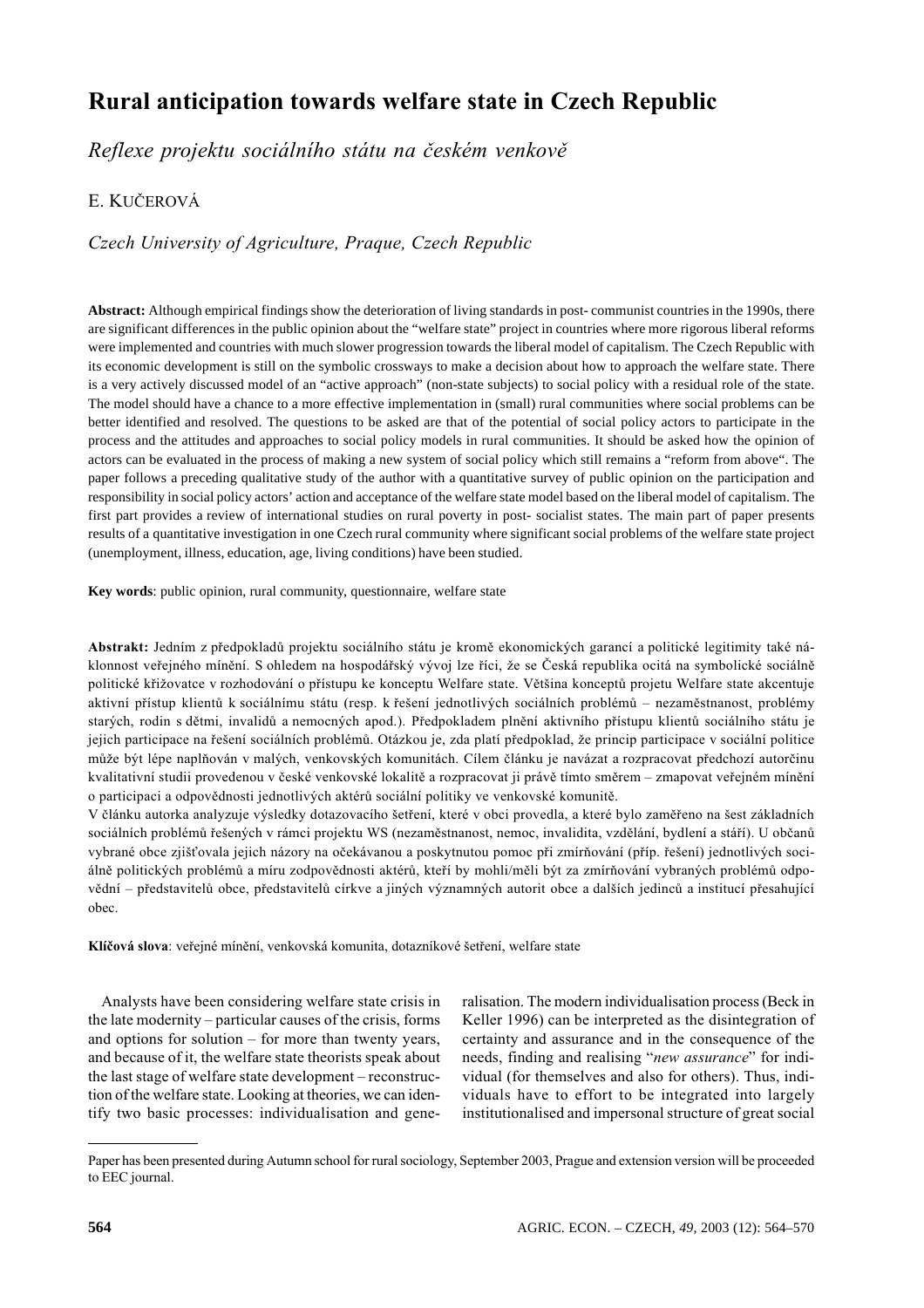systems. Indeed, welfare state is that kind of institution that can offer mechanisms bringing "new assurance" to individuals, however, the system is showing an incomprehensive character and variability as an externality of the individualisation process. On the other side, individuals are involved also into the generalisation process when they use impersonal (welfare state) institutions (Konopásek 1998).

Both processes, generalisation and individualisation, are proceeding in parallel and synergy – individuals claim to live how they wish and want to live in the "coherent" *world*". The great extent of abstract systems (complicated and differentiated as the social security system and other welfare state institutions are), non-substituted in the modern welfare state project, tends to social relations disembedding from the local context (Giddens 1998). The degree of the abstract character of the welfare state institutions is strongly related to their chance to exist more abstractedly in the specific local context. We may say that universal, non differentiated institutions, fit to the modern state project, are not figured out with respect to any individual particularity, which some social institutions, emerging in the small (village) community would respect.

When we consider the relation of an individual to the welfare state institutions, one basic approach how to compare social groups and to measure variability between them is poverty. Such phenomena as poverty were under the "ideological embargo" during the communism era and any research investigations concerning it were suppressed. After the communism collapse, researchers have started to study the so-called "new" poverty which emerged with the "*new*" socio-economical (capitalist) conditions. I am focusing on the Czech case here<sup>1</sup>.

The purpose of the paper is not discussion about ways of reducing poverty through implementation of welfare state model, but it should be reflection of acceptation (following realisation) of the welfare state model in the transformation period 1990ies. There are tree possibilities: 1. redistributive model characterised by dominant role of state, but also responsibility and enormous cost for social policy or 2. residual model - radically changed social state policy into "non-state" social policy with dominant role of civil sector (non-profit, non-governmental) in the market economy or 3. corporative model with tendency to established harmony partnership between state and civil sector. The decision has to respect public legitimate to be realising project successful. The alternative assumes harmony between individual's actions and welfare state model and individuals will be strengthening model through their action.

## **GLOBALISATION AND RURAL POVERTY. THE WELFARE STATE INTERVENTION**

The societal transformation from socialist centrally planed to post-socialist market economy, can be in broad theoretical view thought as a cultural change being along with structural and economic consequences. When we focus more on nowadays perspectives of rural societies in the late modernity, we have to discuss processes of re-shaping rural and rurality.

Regarding this aim conceptual disputations involved in selected texts of Europe's Green Ring (Bruckmeier, Kopytina 2001; Granberg, Kovach, Tovey 2001) on posttraditional and post-modern rurality referred to sociological question of socio-cultural subject in post-socialist rural development as a "inspirative" framework for highlighting gathered data analysed in the empirical chapter of paper, and decision was led also fact that authors respect in their text affection of transformation and globalisation process toward rural development in Eastern and Central European countries.

Authors (Bruckmeier, Kopytina in Granberg, Kovach, Tovey 2001) understand "post-traditional" rurality as a result of modernisation associated with permanent changes of rural society traditions and with "consuming" of rural areas and "colonised" it by differential social groups, not only rural resources users. Accordingly to the post-traditional rurality they speak about emerging process of "de-traditionalisation". Kovach (Kovach in Granberg, Kovach, Tovey 2001) views de-traditionalisation as a cultural component of de-peasantation and argues the de-peasantation is not isolated structural change, but process strongly influences cultural transformation into post-socialist images in the late modernity, and because of have to be surveying as a multidimensional process (analysing from vary sociological angels - for example the way of transmission knowledge). There are (Granberg, Kovach, Tovey 2001) three levels for analysing process – cultural, structural and societal. The most important for the paper is last one level, societal including also transformation of rural community life.

Empirical part of this paper will be concerning on the process of de-traditionalisation in Czech rural areas in the post-communist time, understanding as a melting-pot newcomers and "rootage" locals, and emblematical way

<sup>&</sup>lt;sup>1</sup> Eyal, Szelényi and Townsley (Eyal, Szelényi and Townsley 2000) approach to the reflections of transition suggested the transition process in the frame neoclassical economic theory and the neo-istituionalist path dependency (Stark 1996) using their concept of trajectory adjustment. They even initiate a new sociological paradigm – neoclassical sociology – to reformulate basic the theorist's question to identify the "preconditions of capitalist transformation" to "how these various conditions shape and diversify in the actually existing capitalist system", and argue that the formation of classes in capitalism system is consequentional for the type of capitalism system strongly influenced by the circumstances - place and time.

Then, I can categorize the Czech Republic by the character of transformation (Pickel in Mlčoch 1997) into the group of countries where more rigorous liberal reforms were implemented (together with Hungary and Poland) and opposite group involved countries with much slower, gradual progression towards the liberal model of capitalism (Bulgaria, Slovakia and Romania).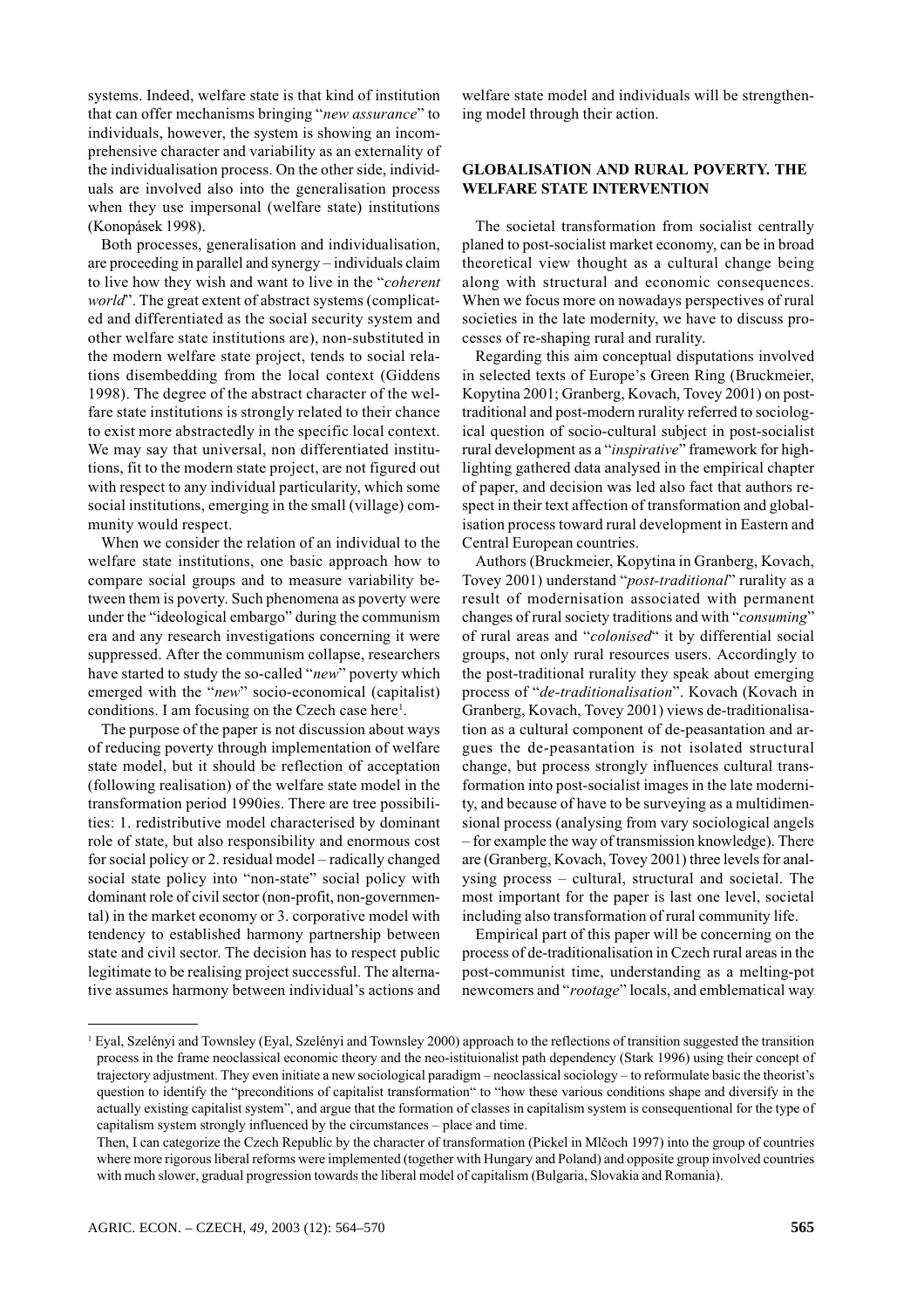also outsiders who have an important influence on rural community life. All these actors will have different social status, social, cultural and economical roots, interests and respect to the community and others important features refers to the shaping development of rural community. And all these actors who have ambitious re-shape rural community, create new local images are, as Kovach stress (Kovach in Granberg, Kovach, Tovey 2001), entered in competition for development resources and strengthening their class position in the rural society.

I am examining in this contribution the Bruckmeier and Kopytina's hypothesis of the rural areas colonisation, which will be investigated at the empirical level only focusing on any aspects influencing rural community by other social structures.

I am analysing the process of de-traditionalisation in the frame of the welfare state in the Czech rural area, focusing on the co-operation between the networked actors living in and outside rural community with regard to their participation in the social policies decision-making. The frame of the welfare state is reduced for rural areas in this paper to one rural community, however, the basic claim for the welfare state (understand it strictly related to the social policy) is to reduce poverty as far as it is possible with assumption of the effective welfare state (Potůček 1995). The process of globalisation shapes not only the redistribution of privileges, poverty<sup>2</sup>, power and many others, but it also contributes to the global restratification characterised by strong polarisation of poverty. Global poverty has two basic features  $-$  poverty is reduced to the problem of hunger (and does not concentrate on other important consequences: quality of life, housing problems, education, family crisis and many others resolving through welfare state instruments) and poverty is localised, while wealth is globalised and its impact is not so "*real*" as in localities (Bauman 2000).

Theoretical "futurological" aiming at the ideal type of de-traditionalised rural society (very hard to test in the empirical way, as Bruckmeier has mentioned) is likely to develop into the "new" (internationalised) welfare state characterised by the co-operating actors networked in the policy arenas with other networked actors ("pluralised rurality").

# **GLOBAL AND RURAL NETWORKS** - THE CZECH CASE

The social policy project is mostly understood and analysed at the national level, although the basic principles – especially subsidiarity and participation - are emphasised as the key principles for an effective welfare state reducing mass poverty. If we would like to answer the question whether and how are these principles realised, it means how they are reflected by the welfare state clients, we have to investigate it at the local/rural level.

The purpose of my investigation was to explore the images emerging in the community, reflections of welfare state which is realised in the post-communist era. The process of welfare state is/can be re-shaped by the public opinion, because of the governments designing social policy project respecting economic, cultural and social circumstances. In the case of the Czech Republic,

<sup>&</sup>lt;sup>2</sup> The most extensive and actual socio-economical survey concerning on the poverty problem in the Eastern Europe after the communist era, "miserable time" for any empirical research regarding poverty in the time of transition to market economy, was provided by Ivan Szelényi (Emigh, Szelényi 2001, Szelényi 2001). Szelényi's team gathered empirical data in the selected postcommunist countries - Bulgaria, Hungary, Poland, Romania and Slovakia - to compare poverty evolution and formation of the underclass. Analysing empirical data showed increasing poverty in all Eastern European countries.

Speaking about findings, absolute poverty rapidly increased in most post-communist countries characterised by the "shock transformation", culminatedin 1991–1993 and then slowly decreased (particularly when we speak about Hungary and Poland). In the case of the Czech Republic, absolute poverty was decreasing till 1991, then slowly increasing (Večerník 1998)). On the other side, in the countries characterised by gradually transition, poverty did not increase so rapidly, but it also did not decrease. Thus, absolute poverty is less likely to be reduced as market institutions developed and as an economic growth occurs (Szelényi 2001). There are significant cross-country differences among the post-communist countries regarding poverty. Szelényi and Emigh (Szelényi, Emigh 2001) examined the hypothesis whether and how, in the particular post-communist countries, two characteristics affected poverty – gender and ethnicity (racialisation and feminisation of poverty). Finally, the authors found out strong racialisation of poverty in most of the studied countries (the process was not detected only in Poland) and made hypotheses about the factors which in the "synergic way" strengthened and affected racialisation of poverty – there is a strong impact on labour market existing in the post-communist era irrespective of ethnicity.

Regarding the process of the feminisation of poverty, we can not speak about the open conjunction due to the historical and cultural background during the communist era. In this case, Fodor (Fodor 2001) underlines character of the emancipation process during the communism era. The distributive welfare state disappearing during the transition has caused disadvantages to women toward men in the labour market. The process of women loosing the advantages gained during the communist era was much faster in the "radical" transformation. However, in comparison of the women position and the Romanies position regarding poverty, Fodor (Fodor 2001) argues that women could have reached some advantages after the communism collapse and/or retain them in the post-communist times, while Romanies in most case could have only reached more disadvantages (strongly related to labour market) than before the communism collapse.

There are, in the texts analysing and interpreting the situation in European post-socialist countries (Mitrev; Tomova; Konstatinovova; Domanski; Tarkowski; Ladayi in Szelényi and Emigh 2001), several factors impacting and explaining more poverty, measured by the absolute poverty, in each selected country (age, gender and ethnicity in Bulgaria, education and age in Poland, Hungary and in the Czech and Slovak Republic and education, age and ethnicity in Romania).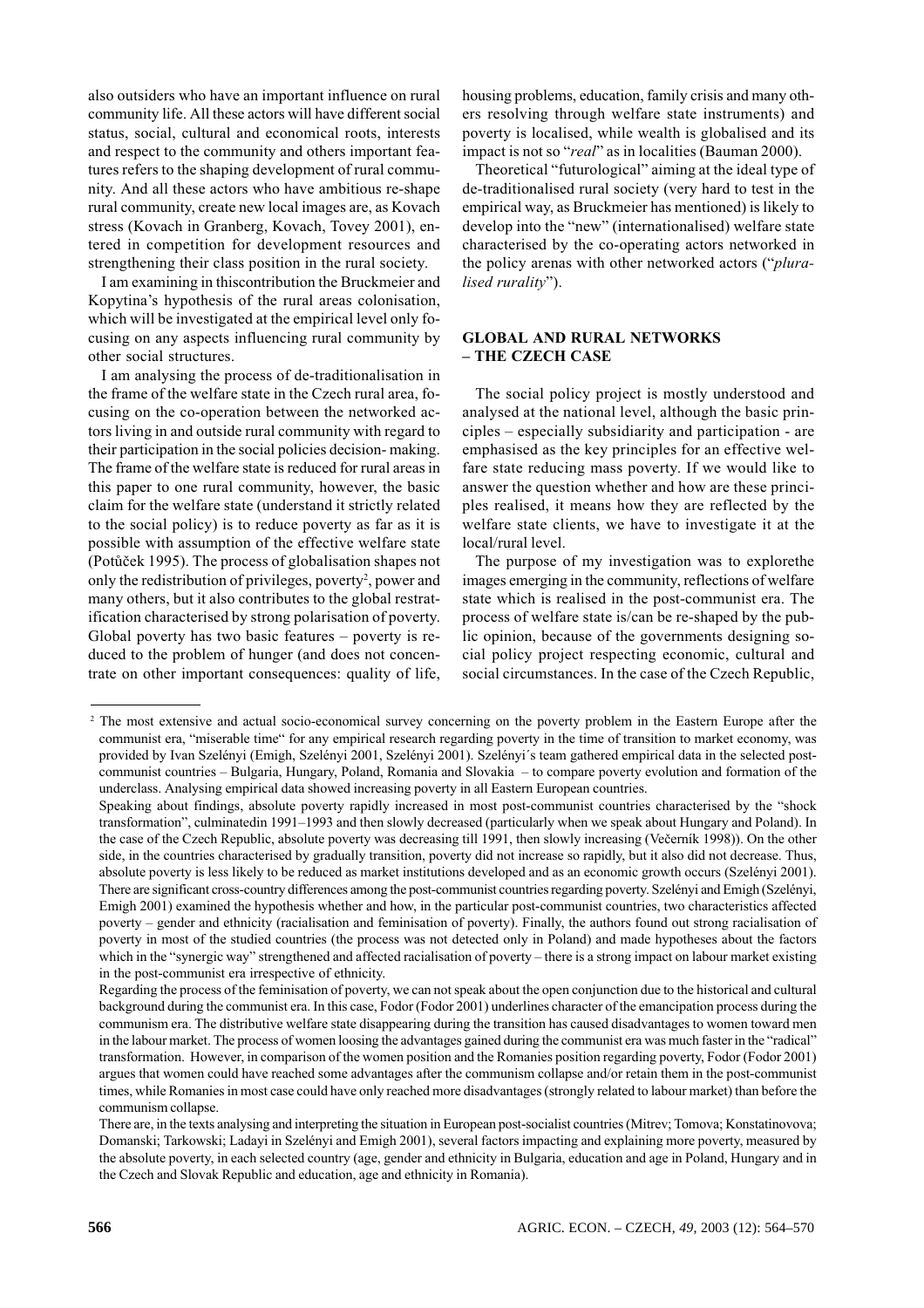there are two aspects especially affecting the policy design: the fact that public reaction to the increasing poverty after the communism collapse assumes poverty as a negative impact of transformation and the aspect of market economy. Both aspects contribute to the "instability" (flexible for changes) policy- making toward the welfare state. Whether we (the Czech Republic) will follow rather the residual welfare state model strongly respecting market economy or the "bountiful" welfare state model, depends on the degree of the respect and realising solidarity and participation in the particular localities. The enforcement of solidarity and subsidiarity in the communities improves aiming to the less bountiful (determined, limited) welfare state and I wanted to explore in my case study how it is aiming at the community through measurement of the realising participation and subsidiarity in the frame of social policy problems.

In 1997, I have started my empirical work for my thesis and have chosen a Czech village inhabited by some Romany families. During the fieldwork, I recognised many other sociological tasks for a rural sociologist and also due to good contacts with the informator. I have started studying the community life using qualitative approach for understanding relations between people (with special respect to the relations between Romanies and non-Romanies living in the community, because it was the topic of my thesis), later the biography of actors participating in the local policy decisions.

The studied Czech village is situated about 100 kilometres North-East from Prague, capital city of the Czech Republic. There are about one thousand permanently living people (including only people who permanently live in the village, not people who use the rural space only for recreation, people who have their summer cottages there). The average age of the population is 33,8 years, and almost 60% of the inhabotants are in the economically active age. Generally, we can characterise the "Village" from the economical point of view: it is situated in the region (Semily) which is not extremely favourable, but also it is not the region with the above-average conditions. On the local political stage, there are 13 elected councillors including five members of local council committee and the mayor. In the last local council elections (Autumn 2002), there participated seven political parties - three of them are "independent" (Nezávislí - Independent, Sdružení nezávislých kandidátů – Association of Independent Candidates and Zcela nezávislí – Totally Independent), Czech Social Democratic Party (Česká strana sociálně demokratická), Civic DemocraticParty (Občanská demokratická strana) and Christian Democratic Party (Křesťansko demokratická unie – Československá strana lidová). The most successful party was in the "Village" the Czech Social Democratic Party (the mayor is a member of it).

Although the case study is based on the quantitative approach (questionnaire survey), the project design and analysis respect qualitative data collected in the prevailing surveying. The qualitative study has brought few social problems emerging in the community which could use the principles of subsidiarity and participation of local people for resolving it. The housing problem of the local Roma family and the problem connected to the local basic school were the most escallated problems in the community, which I have investigated and presented last year at the Autumn School in Lodz.

When I had identified the basic principles of the local political arena (actors, cooperative and competitive relations between the particular actors, local problems and their resolving and contribution of the actors to it), I needed to complete the "picture" of the local policy-making in the village through the local public opinion. Due to a good knowledge about the situation and the relevant circumstances about village reached through the large qualitative investigation, I have designeda questionnaire to gather data measuring the position of families in the life cycle with respect to their poverty situation (detailed identification of the respondent family structure), attitudes towards the welfare state models (items measuring the affinity to the three welfare state models – redistributive, residual and corporative), evaluation of actors (who were identified during the former qualitative investigations). The last mentioned section concerning dual evaluation of actors is crucial for the further analysis: respondents evaluated actors according to the degree of their willingness to help local people, and the expected responsibility of actors in six selected social problems (unemployment, education, age, health and disablement, housing problems). From the social policy angle, we can say the expectation will give us the answer to the question who and how should be responsible in the problems more or less resolved by the welfare state instruments. Data gathered in the first stage of project (analysed in this paper) included 69 respondents (42% of the population), next phases will include questioning in three selected Czech village with the assumption of more than 300 questionnaires for analysing. I have used (and will use) the purposive selection to address every family living in the community.

The analysis provided by the SPSS program I have divided into three sections. First section is focused on analysing the public opinion regarding the responsibility of resolving six selected social problems. The question is, whether the people are significantly differentiated in their expectations to the actor's responsibility regarding the particular problems or not. I have used K-means cluster analysing to classify people with different attitudes into groups. There emerged three groups (see Table 1) differentiated by the approach to resolving problems - first we can called "abandoned", represented by more than half of respondents, because they are strictly against any responsibility to the social problems, second group involved people also refusing any responsibility of actors, except the responsibility for rendering the old age services. The group, slightly more than one third of respondents, can be called "traditionalists", and the last group, few and far between, is the "welfare" oriented" group which involved people who would expect actor's responsibility for all six social problems, es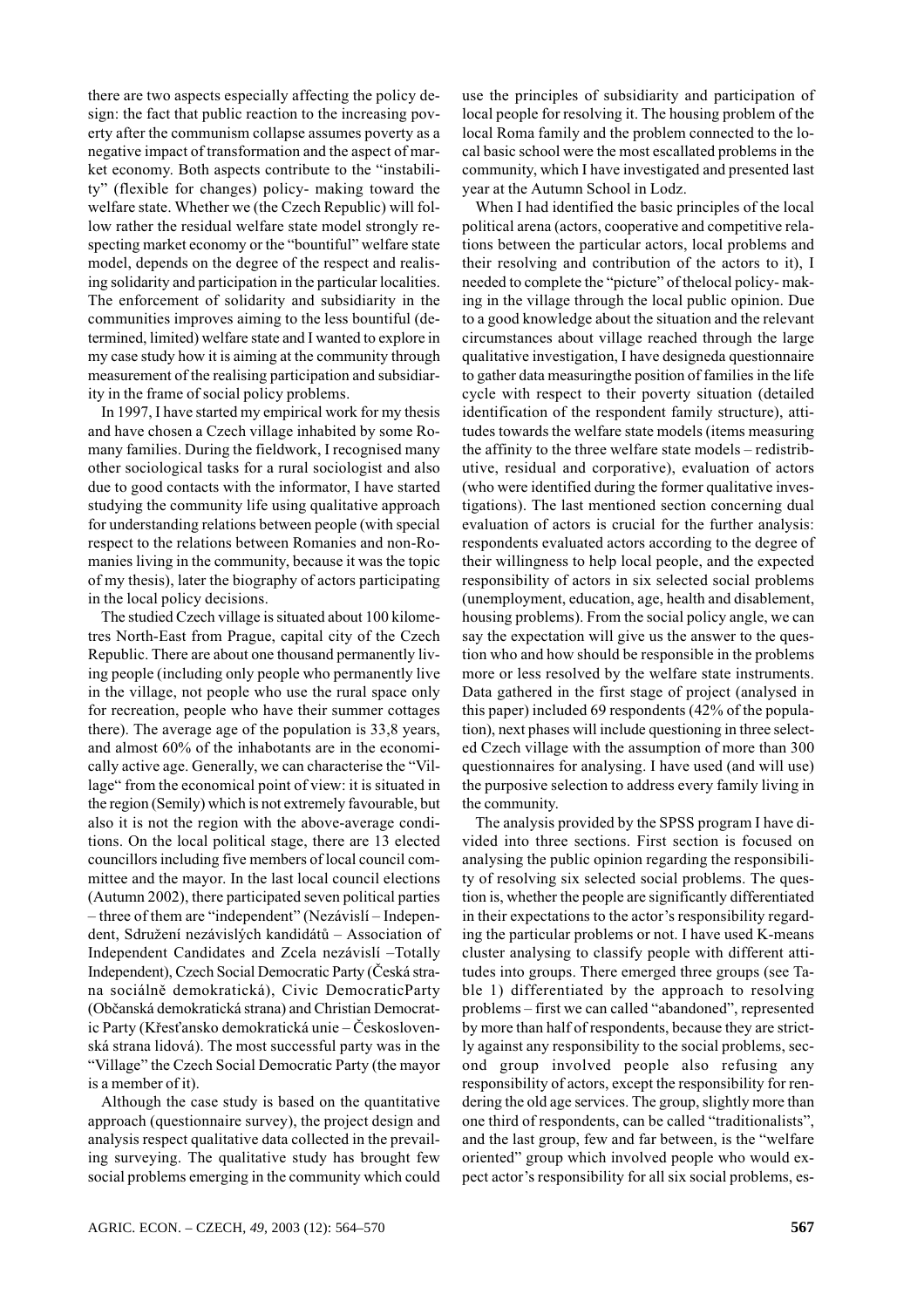pecially they have accented the responsibility for old age services and resolving housing problems.

Respondent's basic characteristics with respect to division into three groups say that the first (abandoned) and third (welfare state oriented) group are of clean-cut shaping, while the second one does not seem so. The first group is represented by older (more than 50 years), less educated, strongly rooted people (who were born and live for all their life in the community), while the third group, welfare oriented people, included highly educated, young (less than 35 years) people, and is typical by the most of invaders. The second group, traditionalist, are mostly women who moved outside the community. not specified by age or education.

Second part of the analysis examined also the task of the respondent's approach to the responsibility of actors. While the first part classified the concern on actor's responsibility to problems, the second put emphasis on the actors participating in the problem resolving. Then, the question for analysing is, whether there are significant differentiations between the evaluation of actors participation in the making or not. I have processed, as in the first section. K-means cluster analysis with respect to three levels of the actors distance to the community: 1. locals – the most closely related people (relatives and neighbours), 2. intermediate actors – mostly living in the community, who were identified in the former qualitative investigation as important for the local policy making (for example the mayor, the local doctor, teachers and the director of local basic school, church), and 3. outsiders (regional officers responsible for education and other problems, labour office). Considering to the distance of actors to the community, we can describe three groups as having arisen from the cluster analysis (see Table 2).

The biggest group covering almost half of therespondents can be characterised by their approach to social policy as the people approving of the *redistributive* welfare state model, because the majority of them claimed strong responsibility of allactors, it does not matter, if they are local or not. The second group looks was opposite to the first one, the respondents included in it are typical by the tendency to support the *residual* welfare state model. They represented about one third of the respondents and their assumption, that an individual should be in most of the cases responsible for his/ her social problems resolving rather than the welfare state, are valid for the local, intermediate actors and also for the outsiders. The least represented group  $(16\%)$  could be the potential for the representatives of the corporation welfare state model, which does not reduce nor overestimate the role of the state, but the state role ischangeable only for some social policy sectors and in other it keeps an important position (for example education services). Results of the analysis (clustering) examined opinion of respondents (representatives corporative model) through the social distance to the community, supported inclination to the corporative welfare state model, although not so effective as theoretically it should be: Actors strongly and mediate networked into community (locals and intermediate actors) are almost not expected to be as responsible for social problems resolving (except actors providing health services) as outsiders are (except church).

Although basic identifiable features of every of three groups are not distinctive at all, we can find few differences. The last group, respondents supporting corporative welfare state model, is the most clear in the characteristics of age, education and gender. There is a strong support of less educated women and the group is  $-$  in the comparison to the others – the "oldest" one. The groups of the residual and redistribute model have a dual level of the education of respondents – polarised into less educated and highly educated respondents. While the residual model is more supported by older man, the redistribute model is characterised by the youngest respondents (a strong relation to the group up to 35 years), strongly rooted into the community and more represented by women than men.

Third part of processing the used data regarded actor's willingness to help to resolve problems. I examined the degree of help to people living in the community – whether the local with comparison to the network of outsiders participation is stronger or not. In the three computed networks corresponding to the distance of actors to the community, the local, intermediate and outsiders network, we can answer the question about the degree of the networked actors into every level of network and then answer how strongly globalised the community is or not. If we assume a not globalised community, in the local network there will be dominant the category including strongly networked actors and the minimum would be represented by occasionally and non-related actors and respectively it would be works for the community "restricted" towards globalisation. The results for the examined community have not brought a clear evidence about strong globalisation, although there is some. The first

Table 1. Responsibility cluster No. 1 ( $N = 69$ )

Table 2. Responsibility cluster No. 2 ( $N = 69$ )

|                  | Per cent | Valid<br>per cent | Cumulative<br>per cent |
|------------------|----------|-------------------|------------------------|
| Abandoned        | 49.3     | 51.5              | 51.5                   |
| Traditional      | 30.4     | 31.8              | 83.3                   |
| Welfare oriented | 15.9     | 16.7              | 100.0                  |
| Total            | 95.7     | 100.0             |                        |
|                  |          |                   |                        |

|                 |          | Valid<br>per cent | Cumulative<br>per cent |
|-----------------|----------|-------------------|------------------------|
|                 | Per cent |                   |                        |
| Residual WS     | 36.2     | 36.2              | 36.2                   |
| Redistribute WS | 47.8     | 47.8              | 84.1                   |
| Corporative WS  | 15.9     | 15.9              | 100.0                  |
| Total           | 100.0    | 100.0             |                        |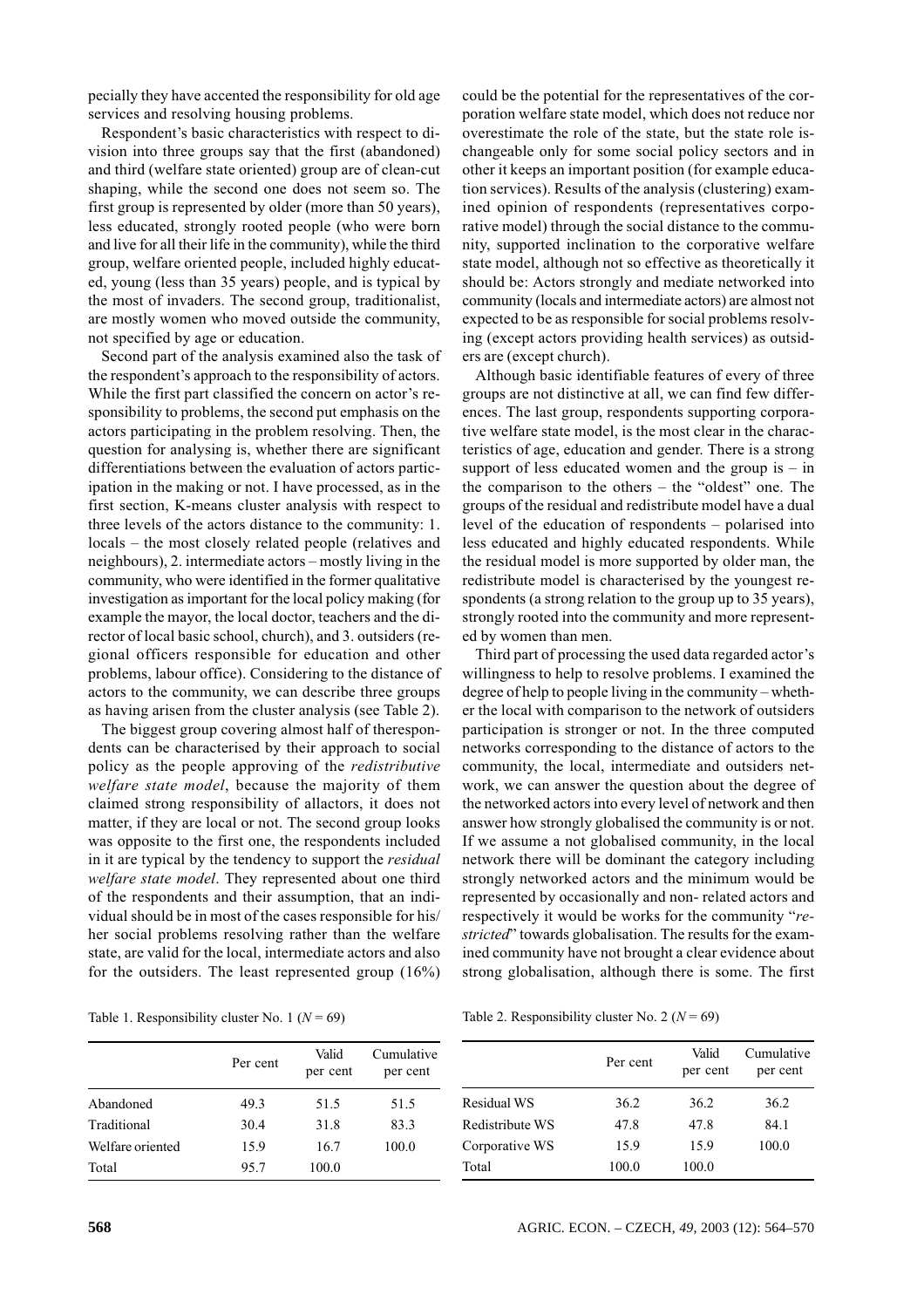evidence of data is that all respondents, regardless the distance to the community, are not willing to participate on the social problems resolving (non-willing in tree categories, locals, intermediate actors and outsiders, fluctuate between 40% to 80%). The detail view does not brings strong evidence about globalised community, because willing to participate on the social problems resolving representatives one fifth of locals, however, outsider's willing is twice stronger that locals and willing of intermediate actors is even more than twice stronger than locals. The "*potential*" is group of intermediate actors, because with comparison to local and outsider network are ready contribute to the active social policy at the local level.

Three stages of the analysis measured how the community is globalised through the approach of the respondents to being active, participating in the social policy project and contributing to the welfare state. First section divided respondents into three groups (abandoned, traditional and welfare state oriented) by their attitudes to social policy problems  $-$  whether there are ready to participate in the resolving of social problems or not. Second group division (residual, redistributive and corporative welfare state) classifies members of the community by their willingness to respect the general social policy model designed by the state and to fit their action to it: to participate in the social problems resolving and to be responsible for themselves and people living in the community. And the last analysis covered the first and second section, because did not involve only the potential of social policy actors living in the community, but also looked on the community members as on the actors who participate, more or less, in the community resolving problems.

Regarding the results of the first and second analyses, there is an assumption that the welfare state oriented actors and actors who do not support the redistributive model of welfare state are prepared for the social policy models which are minimally dependent on the state. They are prepared to be or they are globalised. The independence of the community is proved by the "positive" results of the third stage of analysing. The positive "result" means networked locals and intermediate actors into the community as strong as possible.

In the case of the "Village", we can say that community is not globalised, because the representation of the welfare orientated people  $(16.7%)$  is minimal and that of the people supporting the redistributive welfare state mode is the widest (47.8%). Thus, willingness to participate in the resolving of social policy problems and not just "stay and wait" who will help me/us, is absolutely weak. The actors who have the chance to change the rate of the community non-flexibility to the globalised processes should be highly educated, younger rural invaders. The subsidiarity principle (analysed in the third part) is also not "mature" in community. The "potential" group are the intermediate actors who are willing (more than four fifths) to participate in the social policy problems without regard whether they are successful or not. Because the locals (relatives and neighbours) and outsiders (regional officers and other regional organisations) are not strongly networked, the intermediate actors have more potentials to realise their "*local social policy*", they have an open way to contribute to the welfare state and to strengthen the community against the globalisation processes.

The local social policy is mostly provided through the active social policy. To the contrary the passive social policy, when people are in the role of "passive client" of the welfare state ("sitting and waiting" if anybody, most probably a state institution, will help them to resolve their social problems), active social policy, when actors overcome the "*passive role of client*" to help themselves or other people (members of family or community) with social problems corresponds to the endogenous rural development. Both approaches – in the social policy active and in the rural development endogenous - are characterised by the chance for rural inhabitants making decisions about the rural community and the life of their members. The necessity of this chance is prompted in the Czech Republic by the fact, that rural population does not trust the policy created outside countryside, in the cities (Hudečková, Lošťák 1995).

#### **CONCLUSION**

The present analyses and theoretical disputations about rural areas and life in rural communities have to respect the great social change to the post-traditional rural society, which is pluralised in activities, norms, attitudes and so on probably much more than it were anywhere before. The differences emerged not only among rural communities with regard to the social, political and economical disparities, but also inside the community, among the members of the community. First dissimilarity can be determined by the way of making (social) policy. Beck (Beck in Giddens 2001) has offered emerging "subpolicies", it means transition globalised policy more close to the human, thus meaning dislocated policy making arena from the government level to the local where there are particular problems solved using specific instruments fitted to the local circumstances. But it means to find a new (localised) policy fitted to the post-traditional rural society, fitted to the transitional post-communist countries. The key question is, which way? Can it be the "third way" designed by Giddens (Giddens 2001)?

The third way and active/passive actors have to reflect on the background of globalisation which can be reflected in various angles: the globalisation can be understood as a hope as well as a destruction. The variability of the globalisation phenomena is "prescribed" by social actors who reflect it from their own point of view and interpret it in different consequences. The interpretation of the globalisation process is affected by the actor's roles, their positions and activities (Lošťák 1998).

The survey in the Czech village brings to light the motive of power for providing local social policies in the group of intermediate actors. Nowadays, the conditions